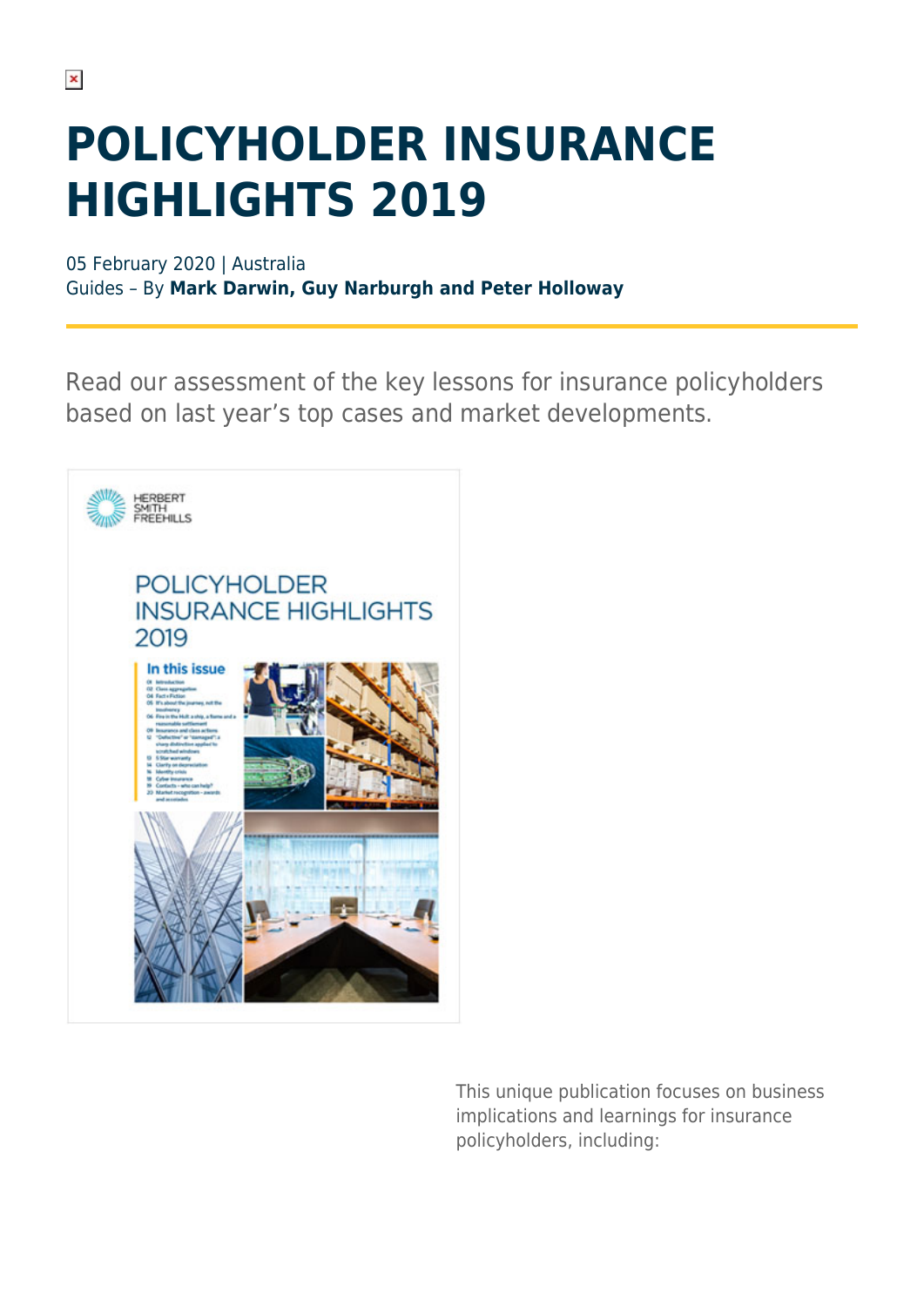- **The insurance market continues to harden:** as renewal negotiations with insurers get more difficult, seek to maintain broad coverage in your existing policy wording which covers the risks most relevant to your business.
- **Take the appropriate advice early in a claim situation:** insurers will be doing the same, and missteps at an early stage may result in delay and/or reduced recovery. Don't assume that claims which look hard should not be pressed until you have taken advice – the cases show that many policyholders have won against the odds.
- **Keep an eye on developments in risk:** it remains important to continually assess your needs for insurance covering emerging risks such as cyber, as well as shifts in well-established risks such as class-actions and exposure to regulators.

Please click on the download button above for your copy of the publication.